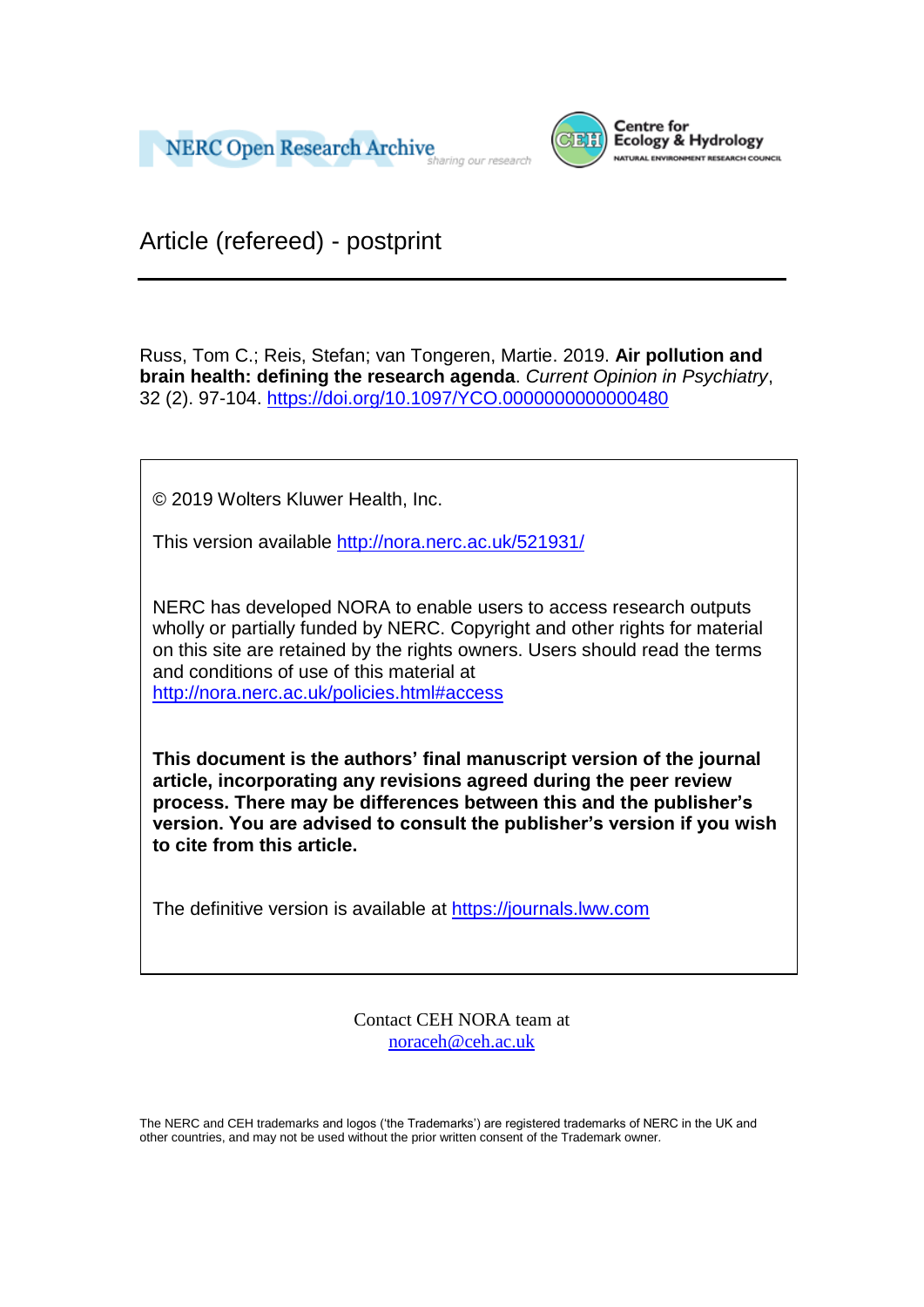# **Air pollution and brain health: defining the research agenda**

Tom C. Russ,<sup>14\*</sup> Stefan Reis,<sup>5,6</sup> and Martie van Tongeren<sup>7</sup>

<sup>1</sup> Alzheimer Scotland Dementia Research Centre, University of Edinburgh;

<sup>2</sup> Centre for Cognitive Ageing & Cognitive Epidemiology, University of Edinburgh;

<sup>3</sup> Centre for Dementia Prevention, University of Edinburgh;

<sup>4</sup> Division of Psychiatry, Centre for Clinical Brain Sciences, University of Edinburgh

<sup>5</sup> Centre for Ecology & Hydrology, Penicuik;

<sup>6</sup> University of Exeter Medical School, Truro;

<sup>7</sup> Centre for Occupational and Environmental Health, University of Manchester

\* Dr Tom Russ, Alzheimer Scotland Dementia Research Centre,

7 George Square, Edinburgh, EH8 9JZ

Telephone: +44 (0)131 650 4340; Email: [T.C.Russ@ed.ac.uk](mailto:T.C.Russ@ed.ac.uk)

**Word count:** 2941

**Abstract word count:** 198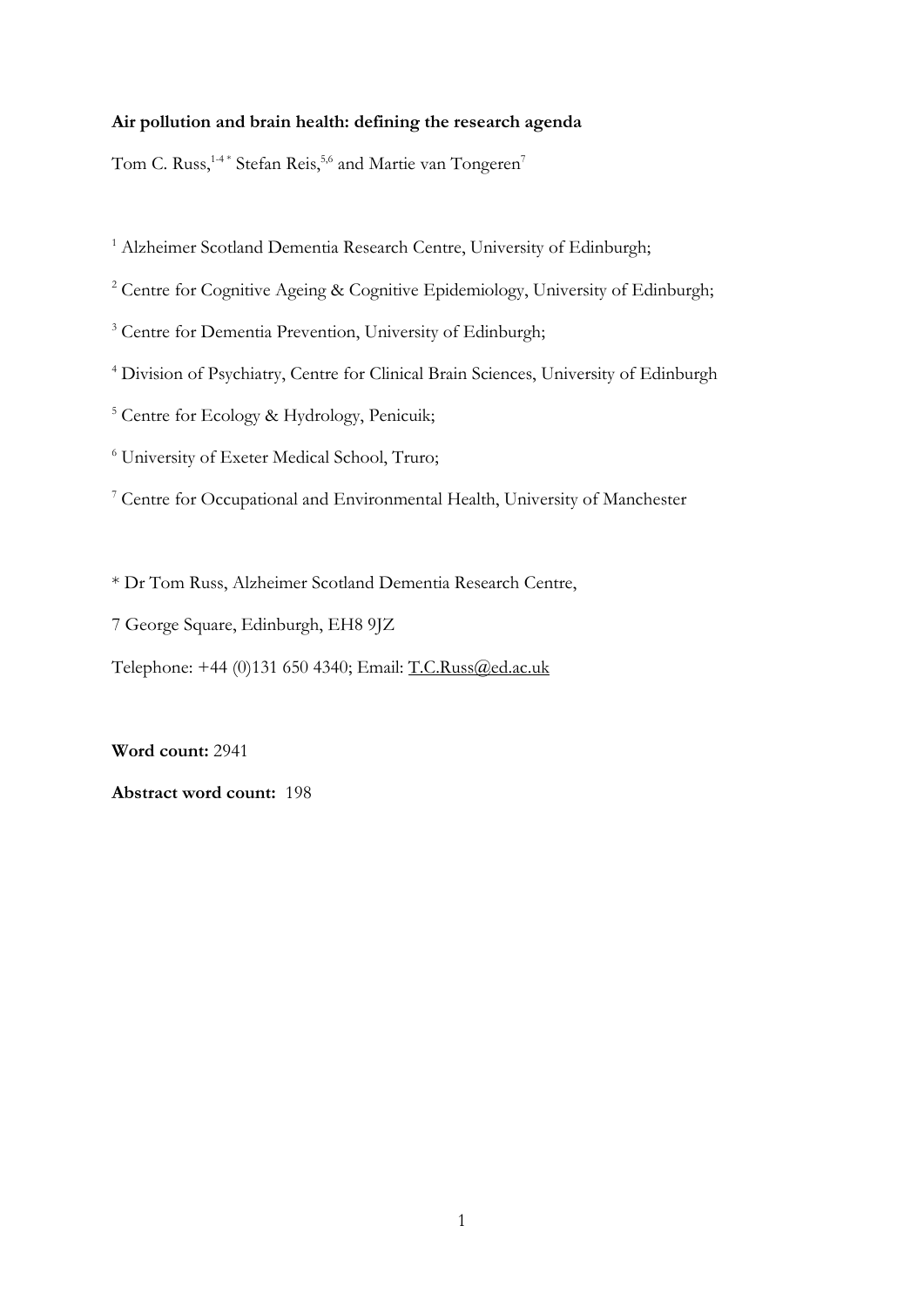#### **ABSTRACT**

**Purpose of review:** The literature on air pollution and brain health is rapidly expanding and it is a universal finding that greater exposure to air pollution is associated with worse outcomes, whatever the measure of brain health used (clinical dementia, neuroimaging correlates, or cognitive impairment). However, there are a number of important questions which the studies currently published are not able to answer: (A) when in the life course does exposure to air pollution most have the most impact?; (B) which pollutant(s) or components are most important?; and (C) since dementia describes a heterogeneous group of conditions, which is most affected by exposure to air pollution?

**Recent findings:** We briefly review and discuss the nine articles which have been published so far in 2018, so recently that they were not included in the four review articles also published this year. We highlight the variation in estimates of air pollution used but the consistency in deriving them from residential address (with or without some knowledge of an individual's previous home locations).

**Summary:** We are now at the stage when the research agenda needs to be agreed and we believe these three questions should be the focus of future research.

## **KEY WORDS**

Dementia, Alzheimer's disease, Ageing, Epidemiology, Risk factors, Air pollution, Environment, Life course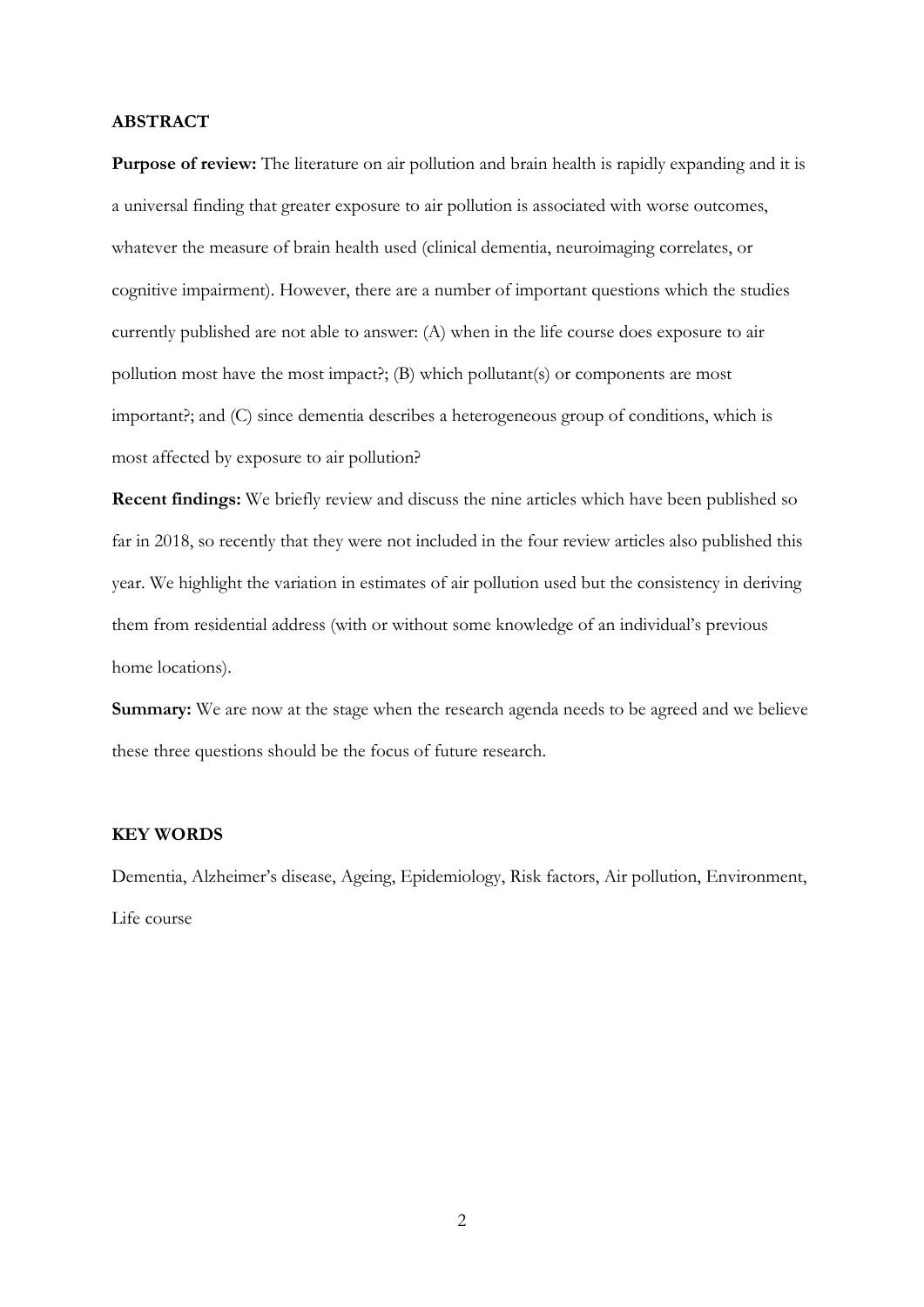#### **INTRODUCTION**

The detrimental effects of a variety of types of air pollution on human health has long been known. The importance of brain-specific health effects has recently been getting increasing attention, both in the scientific literature and the media.[1] A number of researchers, notably Dr Lilian Calderón-Garcidueñas, have focused on this area for many years,[2] but the volume of literature has recently been rapidly expanding. So far in 2018 there have been four review articles[3-6] published and another nine scientific articles[7-15] which were published too recently for inclusion in those review articles.

The authors were part of a pilot project funded by the Natural Environment Research Council "Improving Health with Environmental Data" call to link modelled historical air pollution data with cognitive ageing in the Lothian Birth Cohort 1936.[16] At the end of this project, we held a workshop at the University of Manchester to begin to form a consensus about how research in this area should move forward (attendees are listed in the acknowledgements). Thus, in this article we will summarise some of the recent literature but focus on three questions which emerged from the workshop which we feel are fundamental to advancing knowledge in this area but which remain unanswered to date.

## **THE STATE OF THE LITERATURE**

The nine articles not cited in the most recent systematic reviews include findings from research involving a total of 7.2 million participants and encompass up to 25 years of exposure to air pollution or more (**Table**). Two reports emerged from the longitudinal Betula study in Sweden using a clinical diagnosis of dementia, with accurate subtyping (i.e. differentiating Alzheimer's dementia, vascular dementia, etc.), as the outcome of interest investigating the effects of trafficderived nitrogen oxides  $(NO_x)$  and traffic noise[7] and fine particulate matter (with an aerodynamic diameter of less than 2.5µm [PM2.5], in this case from residential wood burning).[12]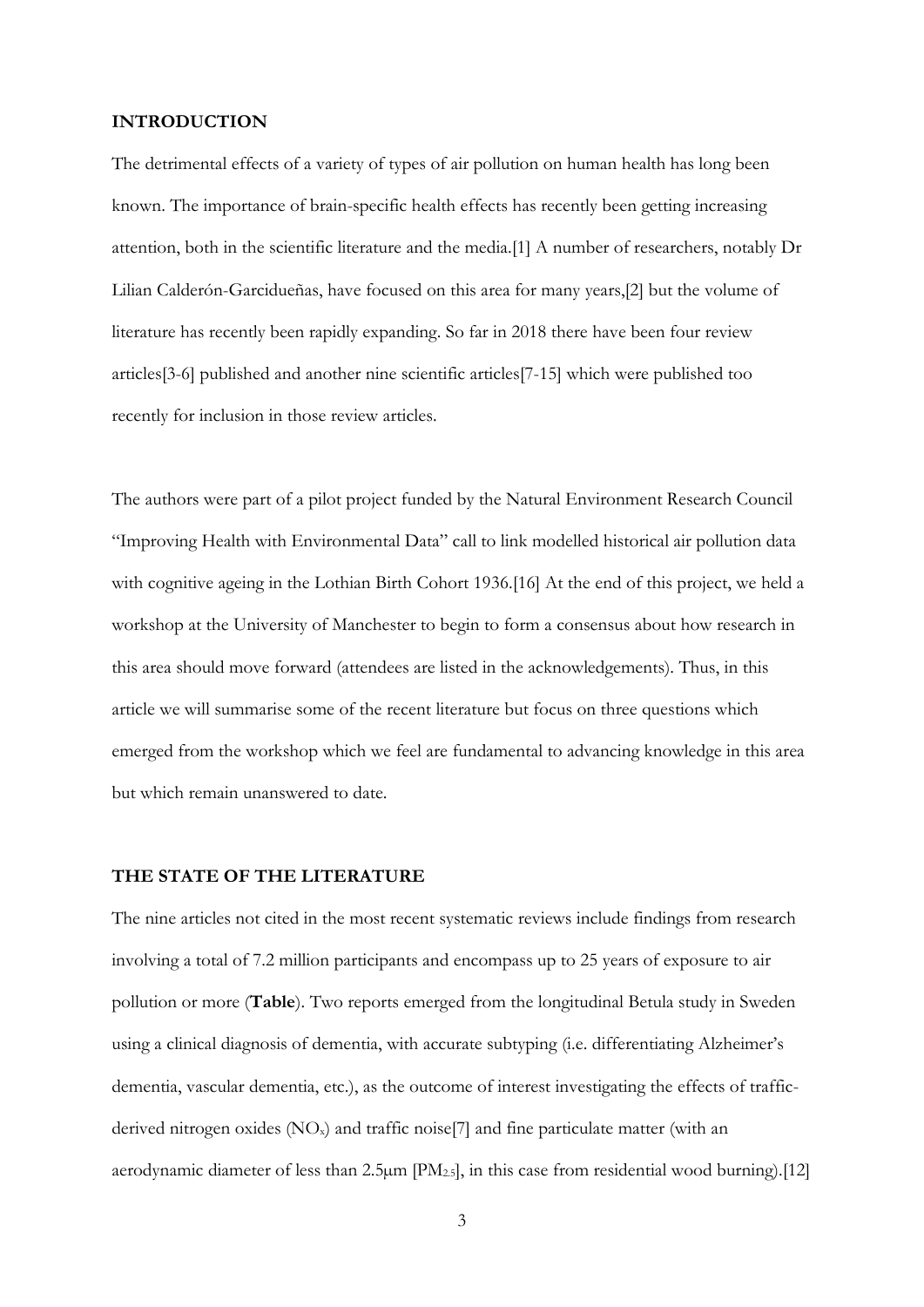Both studies found a detrimental effect of exposure to air pollution – HR for highest: lowest  $NO<sub>x</sub>$ quartile, 95%CI 1.41, 0.97-2.03; HR per  $1\mu$ g/m<sup>3</sup> increase in PM<sub>2.5</sub>, 95%CI 1.55, 1.00-2.41 – but no additional effect of traffic noise on the  $NO<sub>x</sub>$  association. Participants' residential addresses for the period from 1993 to 1995 were obtained from the Swedish population register and these were used to derive exposure to air pollution based on a 50m×50m land-use regression (LUR) model for  $NO<sub>x</sub>$  and a model deriving annual average  $PM<sub>2.5</sub>$  concentrations in 1990, 2000, and 2010 from the Swedish Meteorological and Hydrological Institute.

Investigators in one imaging study linked air pollution with 3T brain MRI in a subset of the Atherosclerosis Risk in Communities Study (ARIC) study.[13] This was essentially a crosssectional study as only one structural imaging measure was available per participant, though long term exposure to air pollution was estimated. Participants' residential addresses, recorded at each study visit, were again used to estimate monthly exposure to  $PM_{10}$  and  $PM_{2.5}$  using spatiotemporal models. The availability of national ambient air pollution monitoring data varied during the period of exposure and so separate models were fit for the periods 1988-1998 and 1999-2007. Exposure to both size fractions of PM was found to be associated with smaller deep grey matter volume but not with other structural measures. Findings varied somewhat across the four sites assessed in this study, perhaps suggesting some variation between the samples. No study to date has reported on the association between air pollution and change in neuroimaging markers over time.[5]

Studies in the US and UK have focused on a dementia outcome derived from electronic health records, in Medicare and the Clinical Practice Research Database (CPRD).[8,9] The large scale Medicare study included 6.9 million older adults who were followed up for 55.4 million personyears of whom 23% were recorded as having developed dementia at some stage; this required the recording of dementia using an insurance claim code.[8] Investigators obtained ZIP+4 codes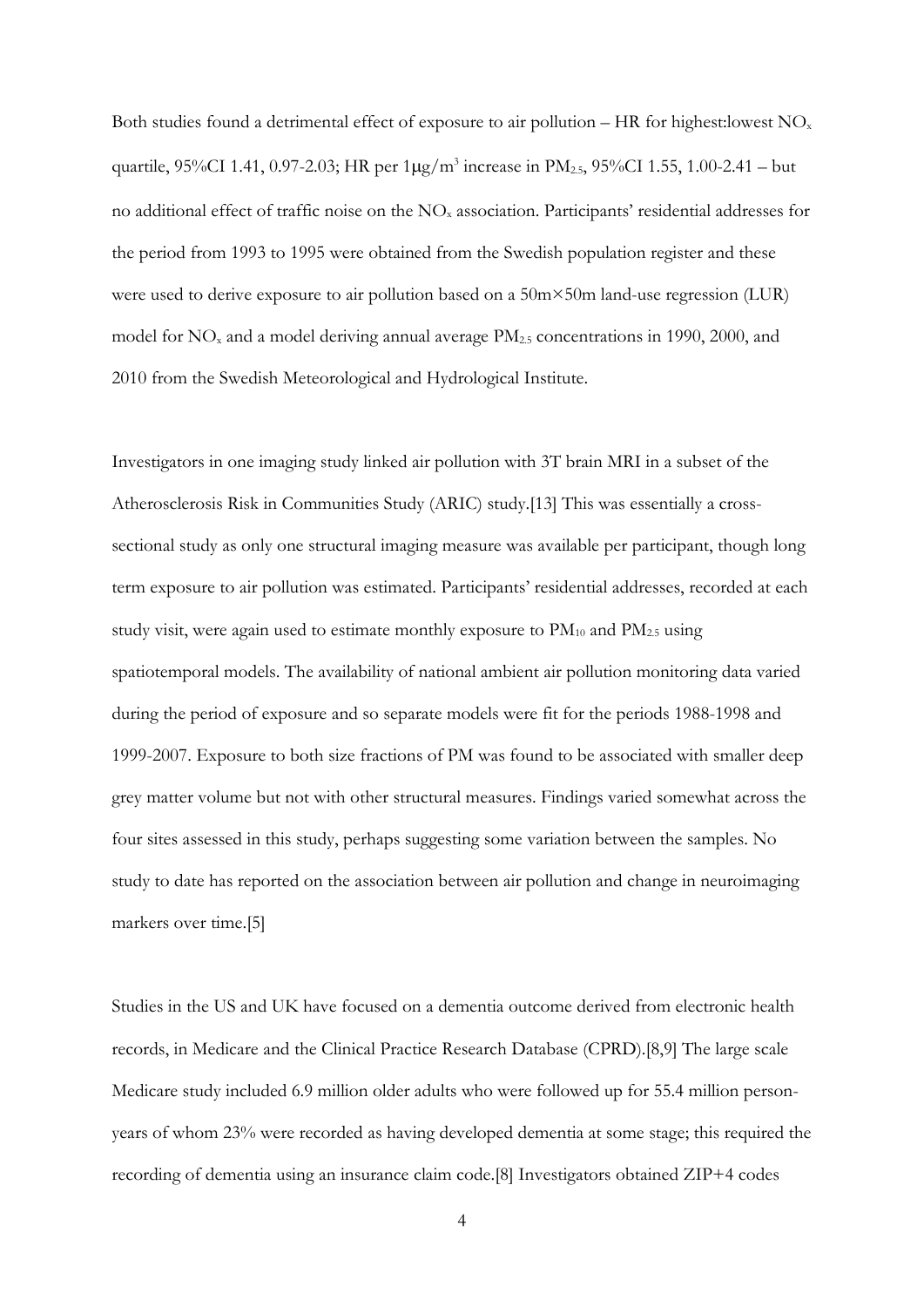from Social Security records, corresponding to a single mail delivery segment (but not unique address) for the follow up period. The latitude and longitude of the centroid of each ZIP+4 code was derived and the square of the inverse distance to each air pollution monitor was used to calculate a weighted average of PM2.5 exposure for each location. The authors concluded that a  $1\mu g/m^3$  increase in decadal PM<sub>2.5</sub> exposure was associated with an increased probability of dementia diagnosis of 1.3% (95%CI 0.4-2.2). The UK investigators using primary care data derived their dementia outcome from the use of Read codes for dementia within the Quality and Outcomes Framework (NHS Digital).[9] Annual concentrations of nitrogen dioxide (NO2),  $PM_{2.5}$ , and tropospheric ozone (O<sub>3</sub>) were derived at  $20m \times 20m$  spatial resolution from urban dispersion models developed by King's College London incorporating London Atmospheric Emissions Inventory (LAEI) data, but only for one year. Traffic proximity measures were estimated from the distance to the nearest road of heavy vehicle intensity (top quartile) and average annual road traffic noise was estimated from a TRAffic Noise EXposure model. All these data were linked with centroids of residential postcodes. The authors concluded that increasing NO2 exposure was associated with an increased risk of dementia (HR highest:lowest quintile, 95%CI 1.40, 1.12-1.74), as was exposure to PM2.5 and traffic noise. In multipollutant models, only NO<sub>2</sub> and PM<sub>2.5</sub> remained independent predictors.

Three studies reported a measure of cognitive change (based on two measurements)[10,11,14] and one study reported a measure of cognition at one point in time.[15] UK Biobank included several cognitive tests performed on a tablet computer at recruitment: reasoning; reaction time; numeric memory; visuospatial memory; and prospective memory.[10] Participants' residential addresses at baseline were used to derive estimated exposure to  $PM_{10}$  and  $NO_2$  concentrations derived from EU-wide air pollution maps with 100m×100m spatial resolution based on a LUR model combining data from >1,500 monitoring sites and satellite-derived ground-level concentration estimates. Some data on historical residence locations at 1km×1km resolution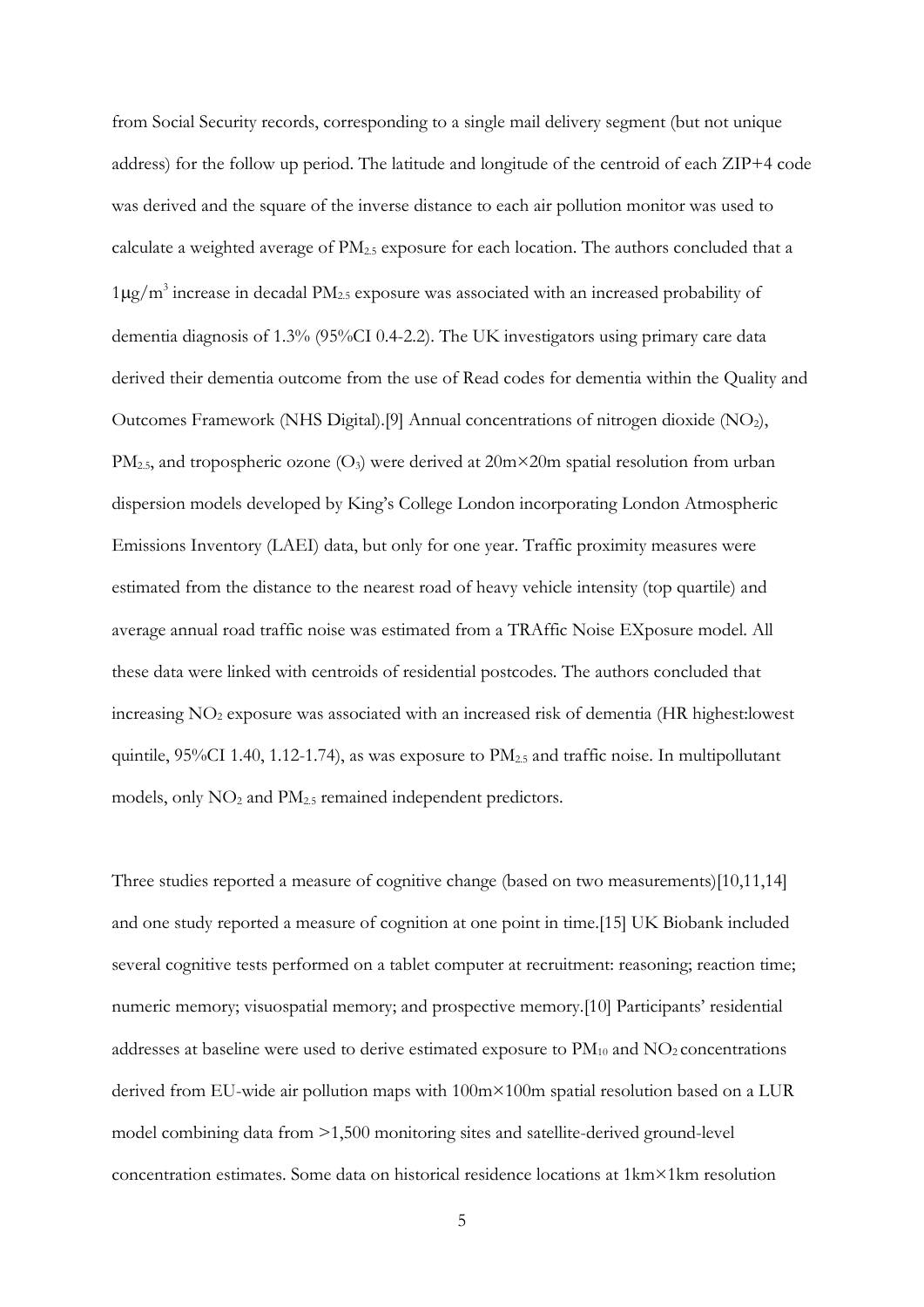were available and used for sensitivity analyses. Cross-sectional associations were observed with exposure to higher levels of air pollution but no associations were seen which reached conventional levels of statistical significance between air pollution exposure and cognitive change.

Investigators from the China Family Panel Study reported an association between long-term exposure to air pollution and poorer performance on mathematics and word-recognition questions.[15] Air pollution data were derived from daily readings of sulphur dioxide  $(SO<sub>2</sub>)$ ,  $NO<sub>2</sub>$ , and  $PM_{10}$  aggregated to an Air Pollution Index (API), which ranged from 0 to 500. API values were linked to "exact information about the geographic location" (supplementary material) along with meteorological parameters on the specific test date derived from 402 monitoring stations across China. In fact, it seemed that the resolution of the air pollution data was at the city level, or nearest city if a study county was in a city with no local air pollution monitoring data available.

A report from the Boston Puerto Rican Health Study linked higher exposure to  $PM_{2.5}$  and its components Black Carbon and Nickel with decline in four cognitive domains (verbal memory, recognition, mental processing, and executive function) but not visuospatial function.[14] Associations with other components of PM2.5 (Sulphur and Silicon) and cognition were mostly null, apart from recognition. Air pollution data were derived from a single monitoring supersite measuring ambient PM2.5 concentrations and its components which were regarded as tracers for traffic, regional contributions or oil combustion, coal combustion, and crustal  $PM<sub>2.5</sub>$  sources.

Finally, investigators from the Study on the Influence of Air Pollution on Lung, Inflammation and Ageing (SALIA) cohort linked exposure to air pollution with poorer visuo-construction performance and concluded that part of this association was mediated by poorer lung function.[11] Study participants completed the Consortium to Establish a Registry for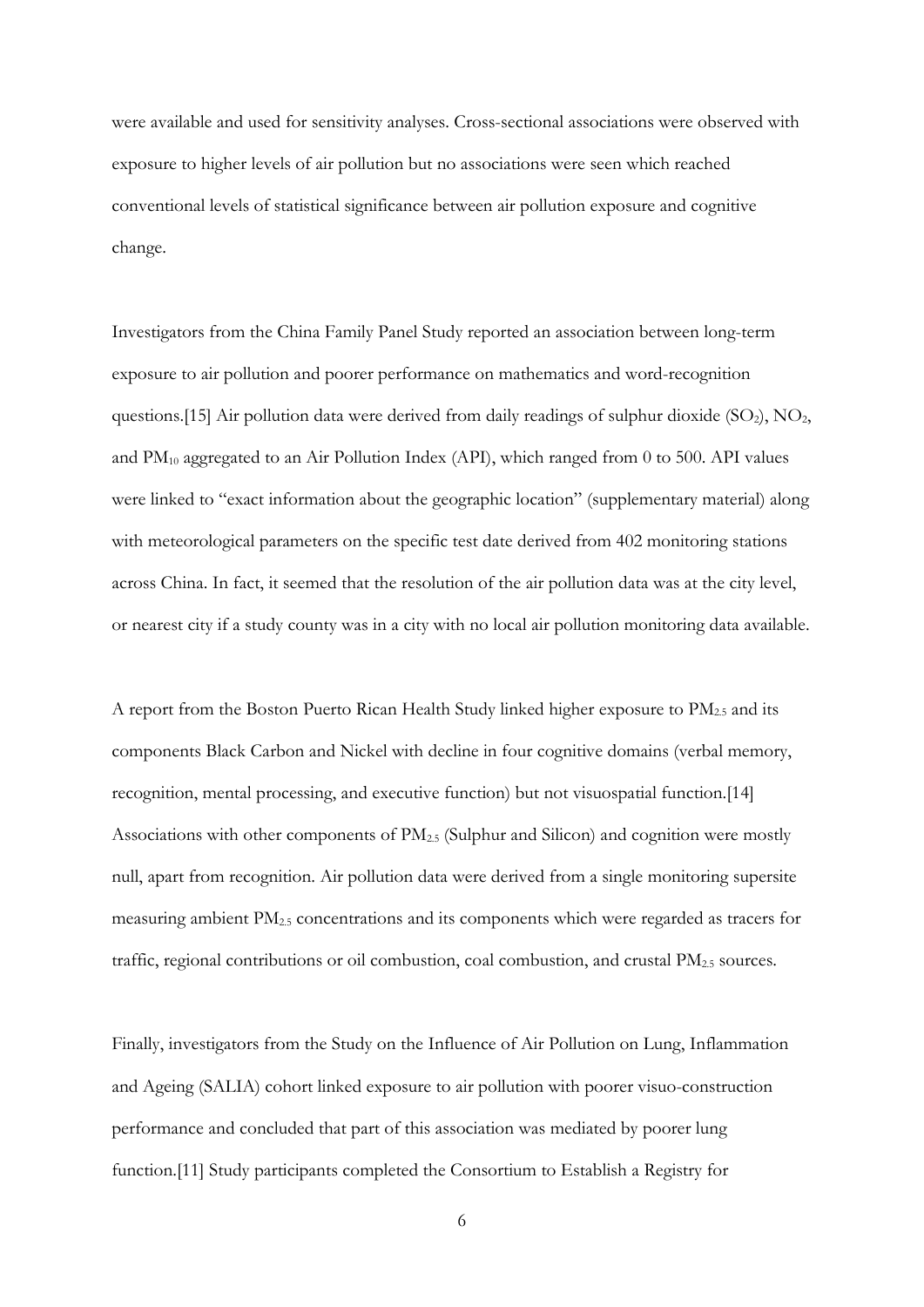Alzheimer's Disease (CERAD) test battery at each wave but investigators focused on visuoconstruction performance because it had previously been linked with air pollution.  $NO<sub>2</sub>$  and PM were estimated using the European Study of Cohorts for Air Pollution Effects (ESCAPE) protocol on data from up to 40 measurement sites at three time points (to assess seasonality) over one year. These monitoring data were used in a LUR model incorporating information on nearby traffic, ports, industry, and population density and linked to participant's home addresses.

Overall, these studies share a number of limitations, in particular in relation to the estimation of air pollution exposure. Median (IQR) NO<sub>2</sub> values varied from  $33.20\mu g/m^3$  (26.20-39.91) in UK Biobank to  $36.4\mu$ g/m<sup>3</sup> (32.9-40.4) in London.[9,10] PM<sub>2.5</sub> was much more variably reported and only two papers reported values allowing comparisons, with median (IQR) values of  $15.6\mu g/m<sup>3</sup>$ (15.2-16.1) in London and  $33.0\mu g/m^3$  (4.9) in the SALIA cohort.[9,11] All the studies used residential address as a proxy for exposure to some extent, but one study used a single air pollution measurement source to assign personal exposure values to everyone in the study.[14] Furthermore, some studies use a very limited period of measurement, for example one year's air pollution data being extrapolated to fifteen years of follow up.[7] Added to this are the uncertainties associated with the various environmental modelling approaches used which means that few of the studies presented here are readily comparable.

#### **SAME OLD SAME OLD?**

In spite of the limitations just outlined, we now have a large literature linking air pollution with poorer brain health and there have been no studies suggesting a null or protective effect.[17-22] However, there are limitations in the conclusions which can be drawn from observational research and so we must be circumspect in our interpretation of the literature. In particular, there is variability in the extent to which potential confounders or mediating factors – including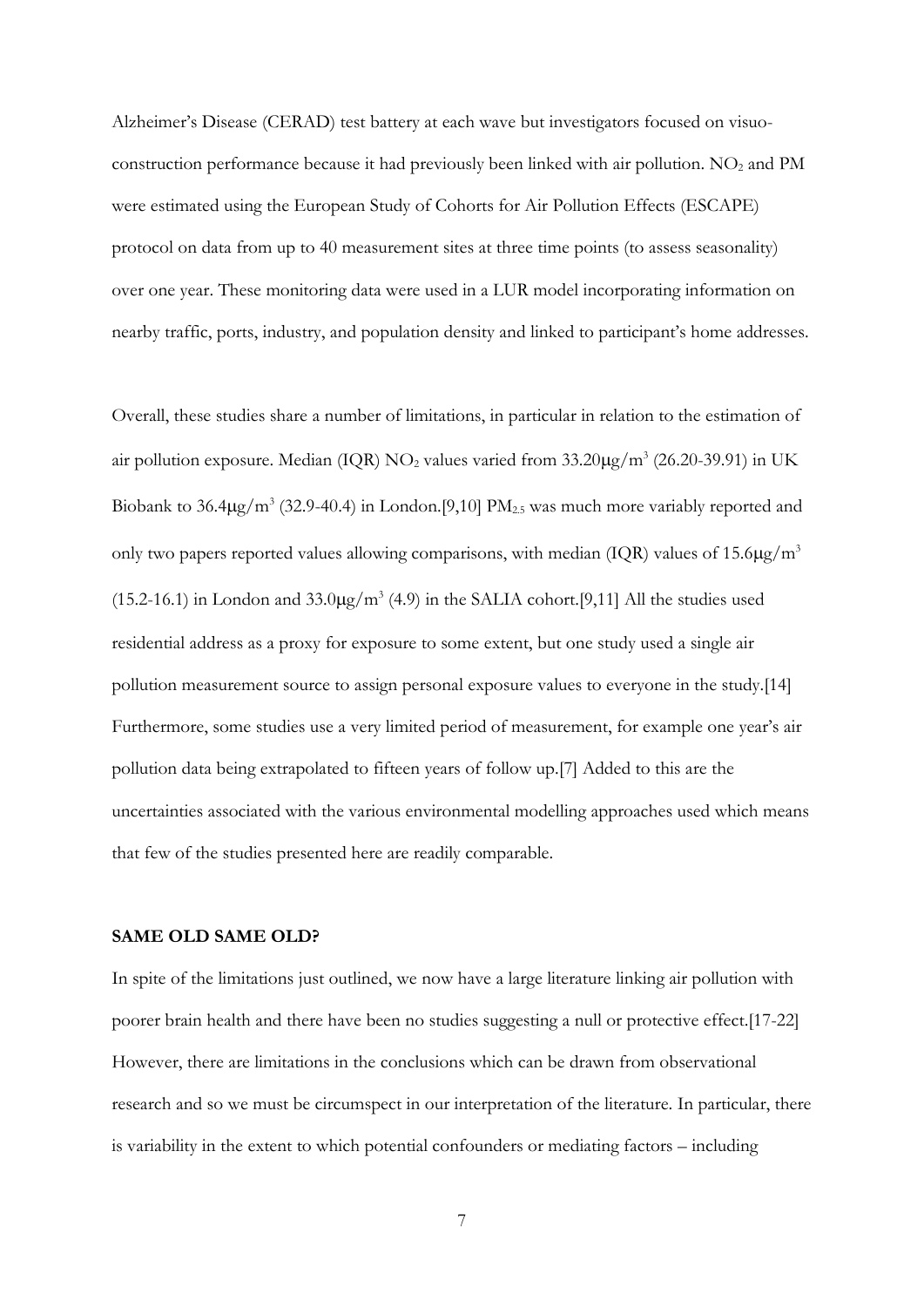socioeconomic position, smoking, respiratory illness, and lung function – are taken into account.[1]

There is a marked contrast with the literature linking air pollution with cardiovascular disease where experimental work in humans has clarified the mechanisms underlying this association – direct effects of particulate matter on the vasculature and indirect inflammatory effects.[23] However, it is important to remember that combustion-derived (in particular, ultrafine) particles have been identified in brain tissue suggesting that direct effects on the brain are possible.[24]

This area of research needs to avoid the trap of simply replicating previous findings – with perhaps minor variations, such as identifying particular aspects of cognition which are affected by exposure to air pollution in a particular study.[15] Taking a step back, there are a number of important questions which require answers in order to progress this field and understand whether and how air pollution might have a detrimental effect on the brain. In our opinion, these questions relate to (A) when in the life course does exposure to air pollution have most impact – or is it an accumulation of exposure which conveys risk?; (B) which pollutant(s) or components are responsible for detrimental health effects?; and (C) which aspect of brain health is affected? We will elaborate on these questions in a little more detail below.

### **Life course epidemiology**

It is now clear that neurodegenerative diseases such as Alzheimer's dementia have a long asymptomatic so-called 'preclinical' period when the disease is present but without any overt symptoms. The initial origins of the disease begin decades before any symptoms become apparent.[25-28] Indeed, much research attention is now focused on mid-life when the possibility of modifying the disease course and potentially preventing or delaying the appearance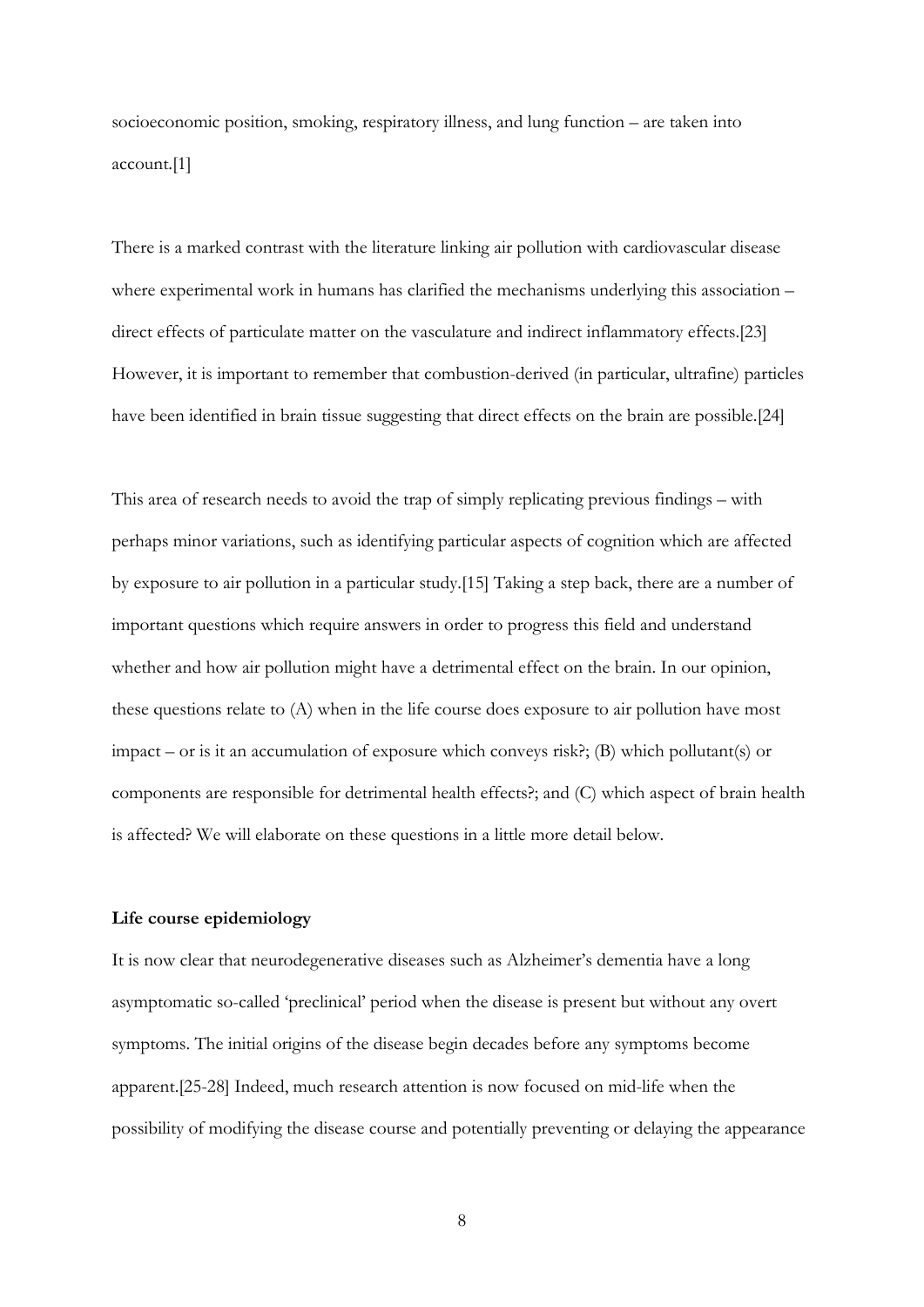of symptoms, for example the European Prevention of Alzheimer's Dementia (EPAD) consortium.[29]

Life course epidemiology has been developing over the last two decades and provides a helpful paradigm for considering the origins of conditions – such as dementia – which are influenced by risk and protective factors at all stages of life.[30] The three models of exposure across the life course are: (i) accumulation of risk through prolonged exposure; (ii) sensitive periods when an exposure is more influential than at other times, though it also affects the individual – to a lesser extent – at other times; and (iii) critical periods during which an exposure is influential, not having an effect at other periods of life. It is still an open question which of these models applies to the association between air pollution and poorer brain health and datasets which could answer this question are rare – requiring both lifetime residential history for participants and access to historical air pollution data.

## **Exposure assessment**

Air pollution consists of particulate matter (PM, classified by aerodynamic diameter:  $PM_{10}$ <10 $\mu$ m,  $PM_{2.5}$ <2.5 $\mu$ m, and ultrafine particles, UFP<100 $\mu$ m) and gaseous pollutants, including  $O_3$ , NO<sub>x</sub>, and SO<sub>2</sub>. Different studies have focussed on different – often multiple – pollutants but, interestingly, there have been no null associations identified between any air pollutant and any measure of impaired brain health; every study has concluded that the association observed is a detrimental one.

A particular challenge is exposure misclassification – for instance, someone erroneously thought to live in one location but having moved elsewhere or that individual spending substantial periods of time away from home due to commuting and personal mobility. It is possible to incorporate the difference between time spent at residential and work locations into modelled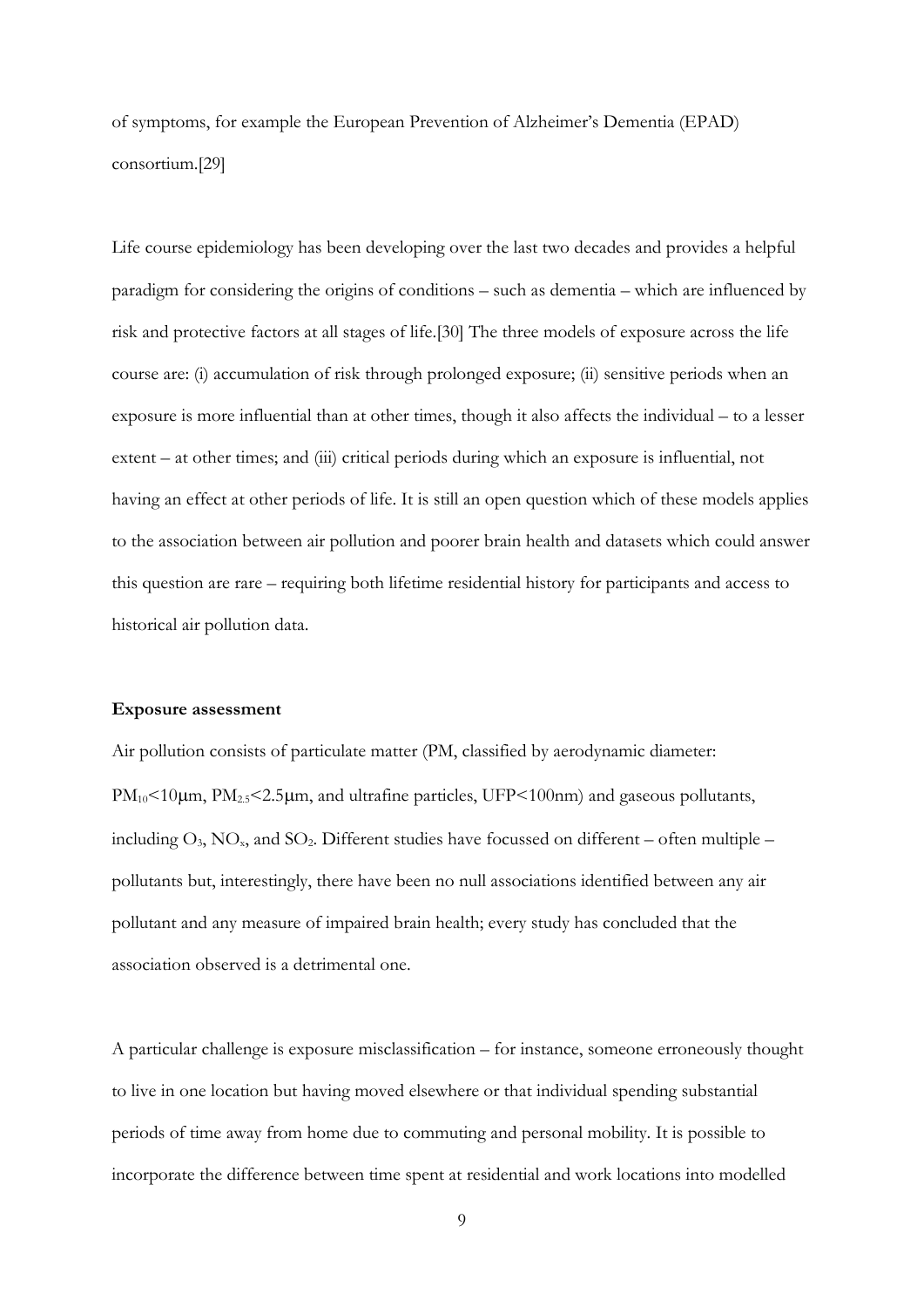exposure assessments at a national scale for the UK.[31,32] While the overall differences in calculating aggregated exposure did not substantially differ at a *population* level – modelled PM2.5 was similar and modelled NO<sub>2</sub> was slightly higher – at an *individual* level, additionally including workplace location led to large variations in actual exposure compared to an assessment based on residence only. Hence, including mobility when assessing individual exposure will reduce exposure misclassification. The use of modelled concentration data for exposure assessments is often controversial due to the inherent model uncertainties. However, the potential exposure misclassification due to using one or few monitoring sites, which are not representative for their respective populations, needs to be carefully evaluated against the whole range of uncertainties introduced by using different datasets.

This applies equally to assessment of interventions, where identifying the sources of ambient pollutant concentrations is paramount. In this context, one research group attempted to identify the components of  $PM<sub>2.5</sub>$  concentrations and infer its sources, using a suite of different instruments to determine particle composition to assess which of the components are associated with cognition and to identify potential contributing sources.[14] While they found stronger associations with Black Carbon (an indicator of traffic-related combustion emissions) than with other components, composition measured at one location only represents population-wide exposure to a very limited extent. If one pollutant from a particular source were found to be especially toxic to brain health, this would point to the most valuable public health intervention to ameliorate this. However, being able to draw secure conclusions about this would require much better data than we currently have.

## **Which dementia?**

Dementia is not a unitary entity, but rather a syndrome describing the combination of progressive cognitive decline and consequent functional impairment. However, we often speak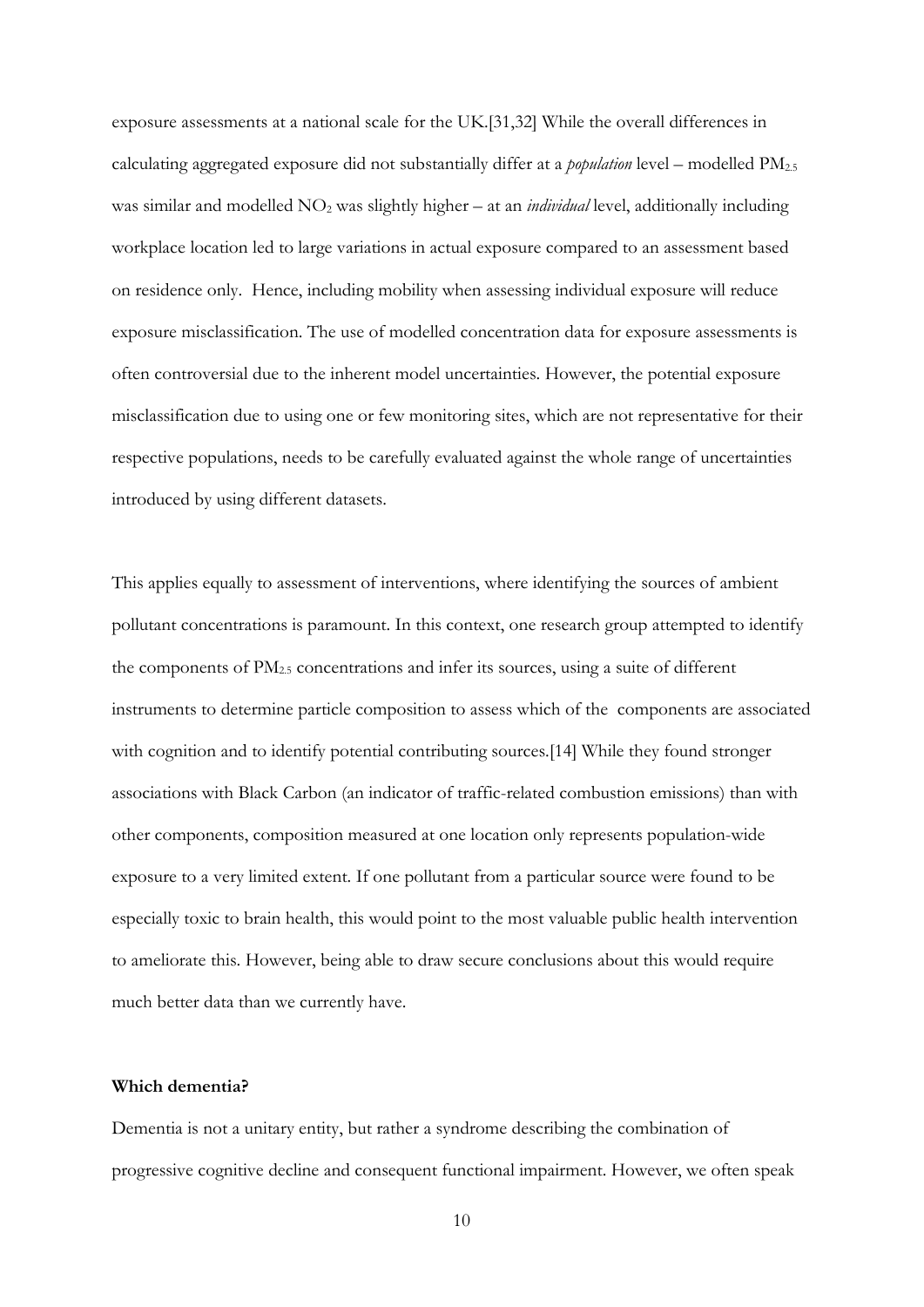of it as if it were not a heterogeneous mixture of different neurodegenerative and neurological diseases, but rather one thing. This sometimes reflects the methodology used in a study to ascertain dementia status – in many cases, electronic medical records do not provide sufficient detail to allow one to identify specific dementia subtypes with any certainty (though this is improving) and completers of death certificates, in particular, have been guilty of merely stating 'dementia' as one of the causes of death, when indeed it is recorded at all.[33-35]

However, there is evidence of differential effects of air pollution on different subtypes of dementia. The conclusions we draw regarding this must be informed by the certainty we can place on the differential diagnosis within dementia in each study; only when diagnoses are truly robust can we be anything other than circumspect. Furthermore, in multi-site studies, varying levels of skill in diagnosing dementia or service provision may influence accuracy of diagnosis at different sites which again could influence the observed associations. Most recently, investigators using CPRD found a more consistent association between air pollution and Alzheimer's disease than vascular dementia.[9] However, a primary care diagnosis of a dementia subtype based on Read codes will not be as robust as a clinical diagnosis based on multidisciplinary assessment. Indeed, there is evidence from an imaging study by the AirPollBrain group at the University of Southern California that PM2.5 was associated with changes in white matter volume but not volume of the hippocampus which is characteristically affected by Alzheimer's disease pathology.[36] On the other hand, further research from the same group identified that  $\epsilon 4/\epsilon 4$ homozygotes for *APOE* were particularly susceptible to the effects of air pollution and complementary research reported in the same article identified selective atrophy of hippocampal CA1 neurites, suggesting that a differential effect on Alzheimer's disease pathology might, after all, be plausible.[37,38]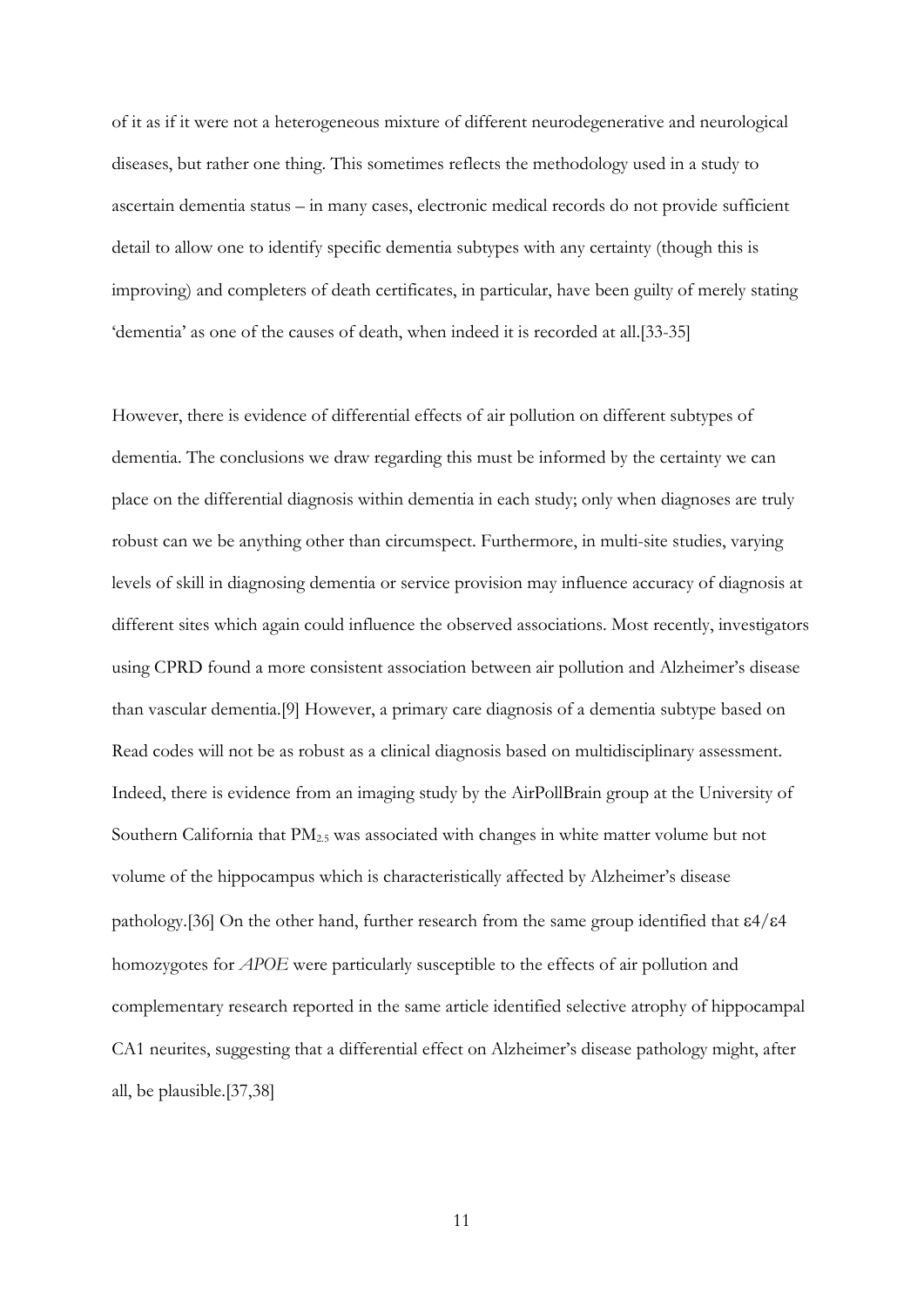### **CONCLUSION**

There is now ample evidence for an association between exposure to air pollution and poorer brain health, measured a variety of ways. It would seem unnecessary to further accumulate studies reporting the same findings without attempting to overcome some of the limitations of the extant literature. Thus, we suggest three important questions which require answers in order to define the research agenda in this field. In order to examine life course associations we need high quality longitudinal cohort studies with large sample size (conferring statistical power) which have detailed residential histories as well as information on employment and mobility and important confounders/mediators. In order to investigate which pollutants (or combinations of pollutants) are most harmful we need good information on emission sources and measurement data to allow accurate historical exposure modelling. And finally, to clarify which aspect of brain health and/or type of dementia is most affected we need either repeated measures of cognition or other measures of brain health, and/or identification of clinical cases of dementia (with accurate subtyping) using high quality diagnostic processes and accepted criteria. If we can find the necessary data to answer these three questions we will move closer to being able to conclude that the observed associations are causal and be in a position to plan effective preventive strategies.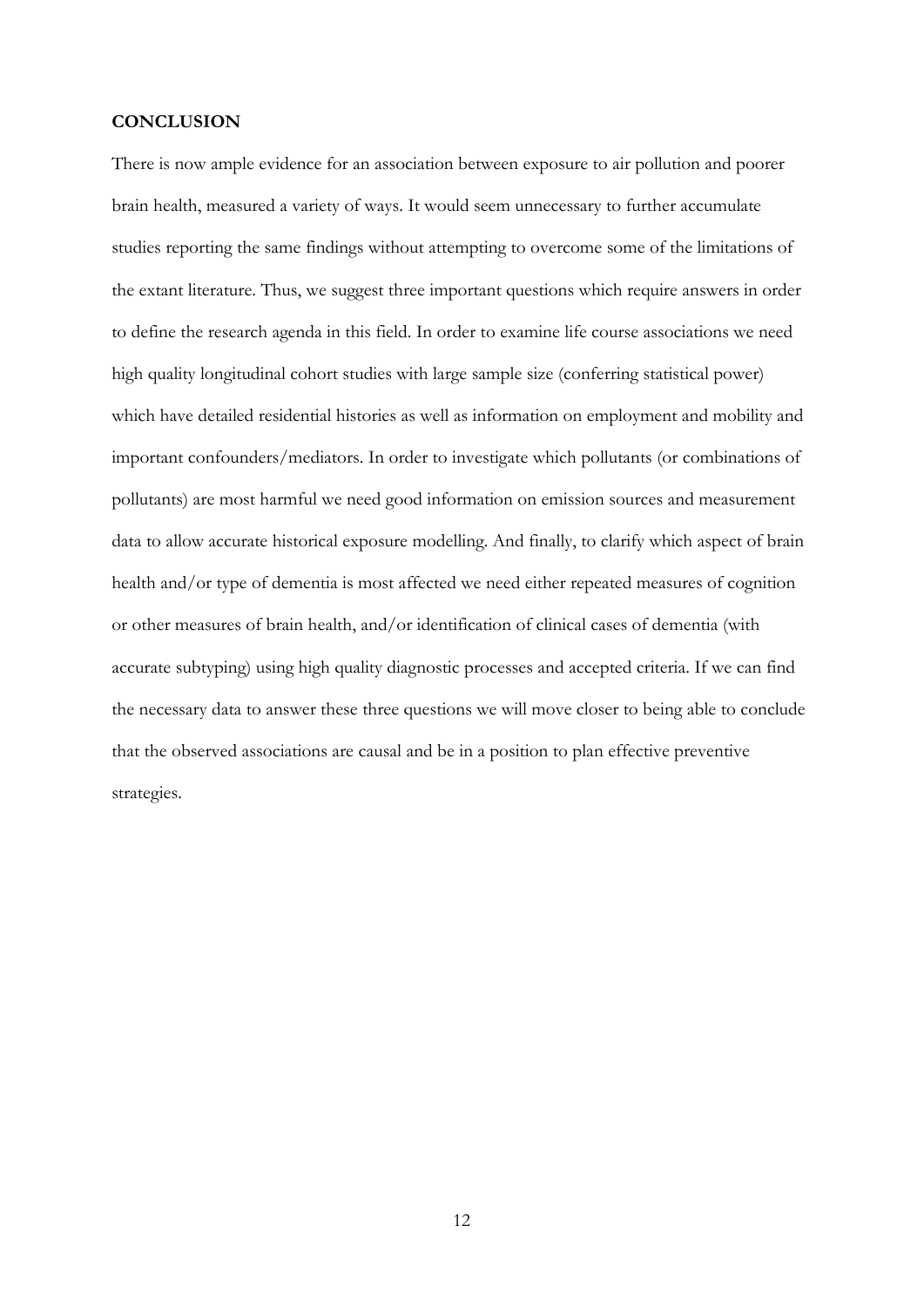#### **ACKNOWLEDGEMENTS**

**Acknowledgments:** The following people attended the consensus workshop held at the Manchester Environment Research Institute (University of Manchester) on 14<sup>th</sup> September 2018: Carmel Armon, Ed Carnell, JC Chen, Ruoling Chen, John Cherrie, Angela Clifford, Hugh Coe, Eirini Dimakakou, Chloe Fawns-Ritchie, Giulia Grande, Sabina Hawthornthwaite, James Jie Tang, Lewis Killin, Sarah Lindley, Miranda Loh, Gordon McFiggans, Ian Mudway, Neil Pendleton, Radka Prichystalova, Stefan Reis, Debora Rizzito, Tom Russ, Sam Tomlinson, Martie van Tongeren, Massimo Vieno, Stephanie von Hinke Kessler Scholder, Yuhui Wan, and Yuyou Yao.

**Financial support:** All three authors were until recently supported by a grant from the NERC-MRC-CSO Improving Health with Environmental Data call (NE/P010849/1).

TCR is employed by NHS Lothian and is a member of both the Alzheimer Scotland Dementia Research Centre funded by Alzheimer Scotland and the University of Edinburgh Centre for Cognitive Ageing & Cognitive Epidemiology, part of the cross council Lifelong Health and Wellbeing Initiative (G0700704/ 84698). Funding from the Biotechnology and Biological Sciences Research Council, Engineering and Physical Sciences Research Council, Economic and Social Research Council, and Medical Research Council is gratefully acknowledged for the latter. SR's work is supported by the Natural Environment Research Council award number NE/R016429/1 as part of the UK-SCAPE programme delivering UK National Capability.

## **Conflicts of Interest:** None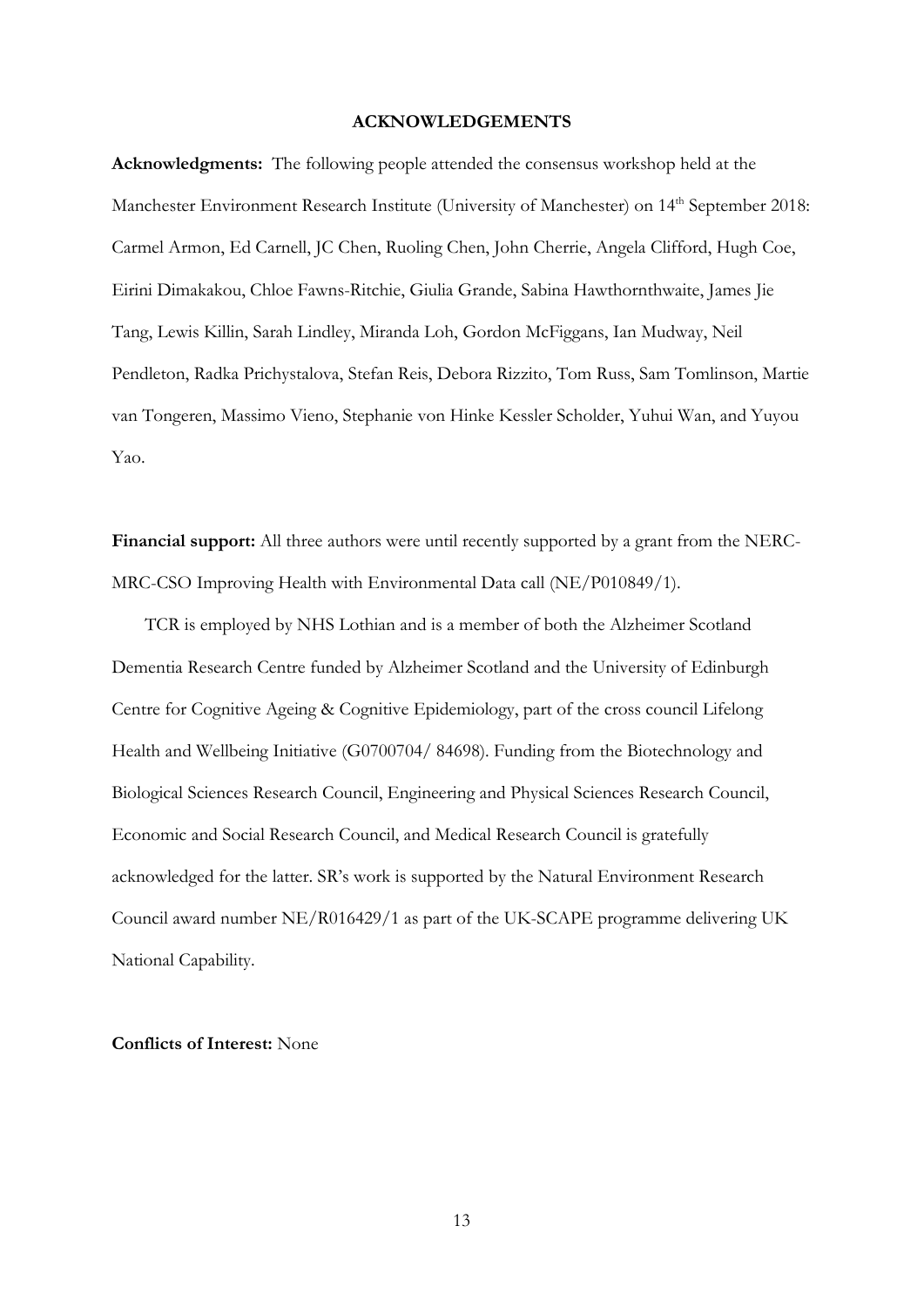## **KEY POINTS**

- The research agenda for air pollution and brain health must now be agreed.
- When in the life course air pollution has most impact is a fundamental question.
- Which pollutant or group of pollutants are detrimental to brain health is also unclear.
- Whether the is more of an effect on one subtype of dementia than others is also unknown.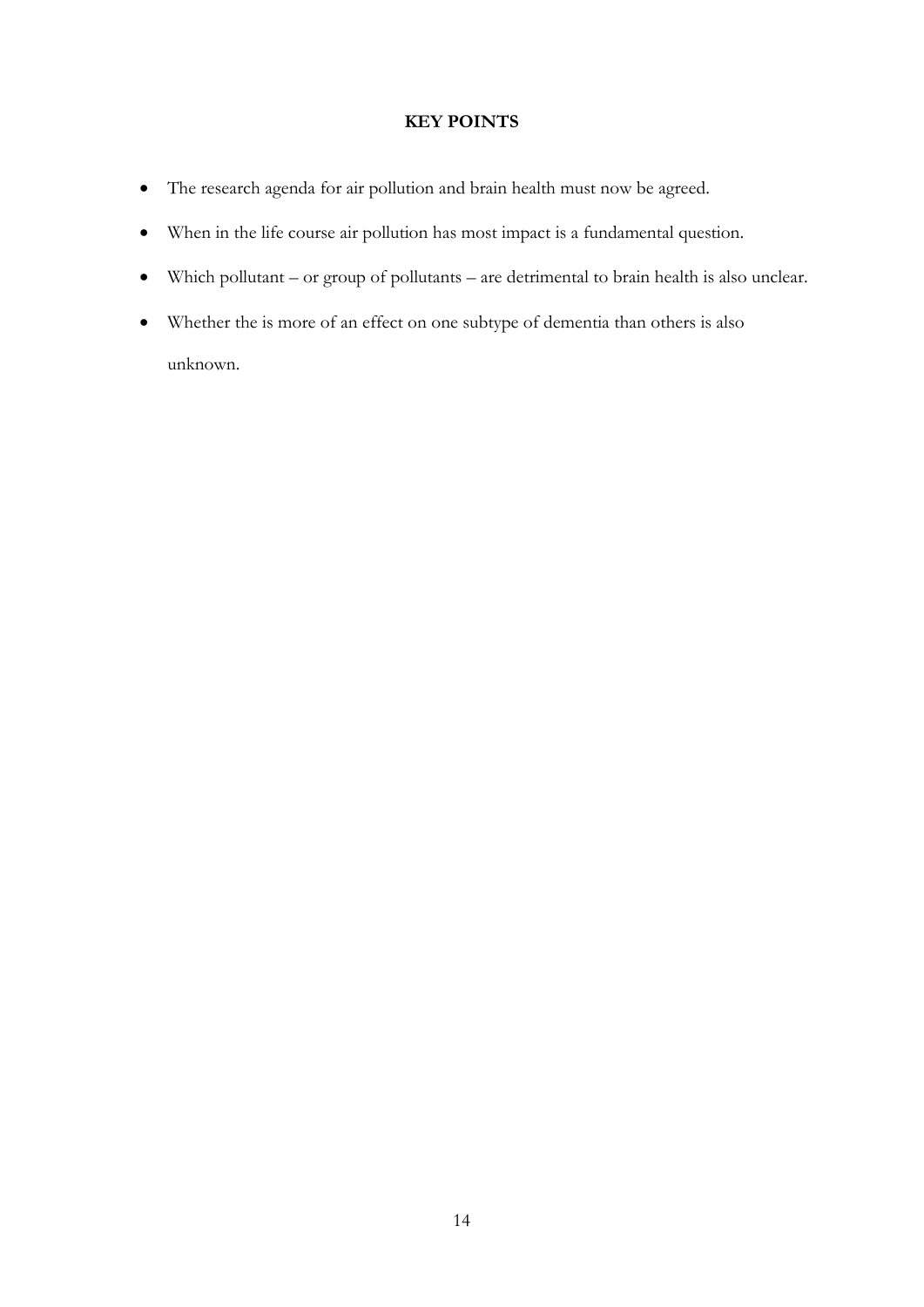#### **REFERENCES**

- 1. Jeremy W. Air pollution and brain health: an emerging issue. Lancet 2017; 390:1345-1422.
- 2. Calderón-Garcidueñas L, Mora-Tiscareño A, Ontiveros E*, et al.* Air pollution, cognitive deficits and brain abnormalities: a pilot study with children and dogs. Brain Cogn 2008; 68:117-127.
- \* 3. Béjot Y, Reis J, Giroud M, Feigin V. A review of epidemiological research on stroke and dementia and exposure to air pollution. Int J Stroke 2018:1747493018772800. A systematic review focusing of stroke and dementia which may share common pathways affected by air pollution.
- \* 4. Dimakakou E, Johnston H, Streftaris G, Cherrie J. Exposure to Environmental and Occupational Particulate Air Pollution as a Potential Contributor to Neurodegeneration and Diabetes: A Systematic Review of Epidemiological Research. Int J Environ Res Public H 2018; 15:1704. A systematic review focusing on both neurodegeneration and diabetes which is, in itself, an important risk factor for dementia.
- \* 5. de Prado Bert P, Mercader EMH, Pujol J*, et al.* The Effects of Air Pollution on the Brain: a Review of Studies Interfacing Environmental Epidemiology and Neuroimaging. Curr Env Health Reports 2018; 5:351-364. A systematic review focusing on neuroimaging studies.
- \* 6. Kilian J, Kitazawa M. The emerging risk of exposure to air pollution on cognitive decline and Alzheimer's disease–evidence from epidemiological and animal studies. Biomed J 2018. A systematic review with a translational focus.
- 7. Andersson J, Oudin A, Sundström A*, et al.* Road traffic noise, air pollution, and risk of dementia–results from the Betula project. Environ Res 2018; 166:334-339.
- 8. Bishop KC, Ketcham JD, Kuminoff NV. Hazed and Confused: The Effect of Air Pollution on Dementia. 2018.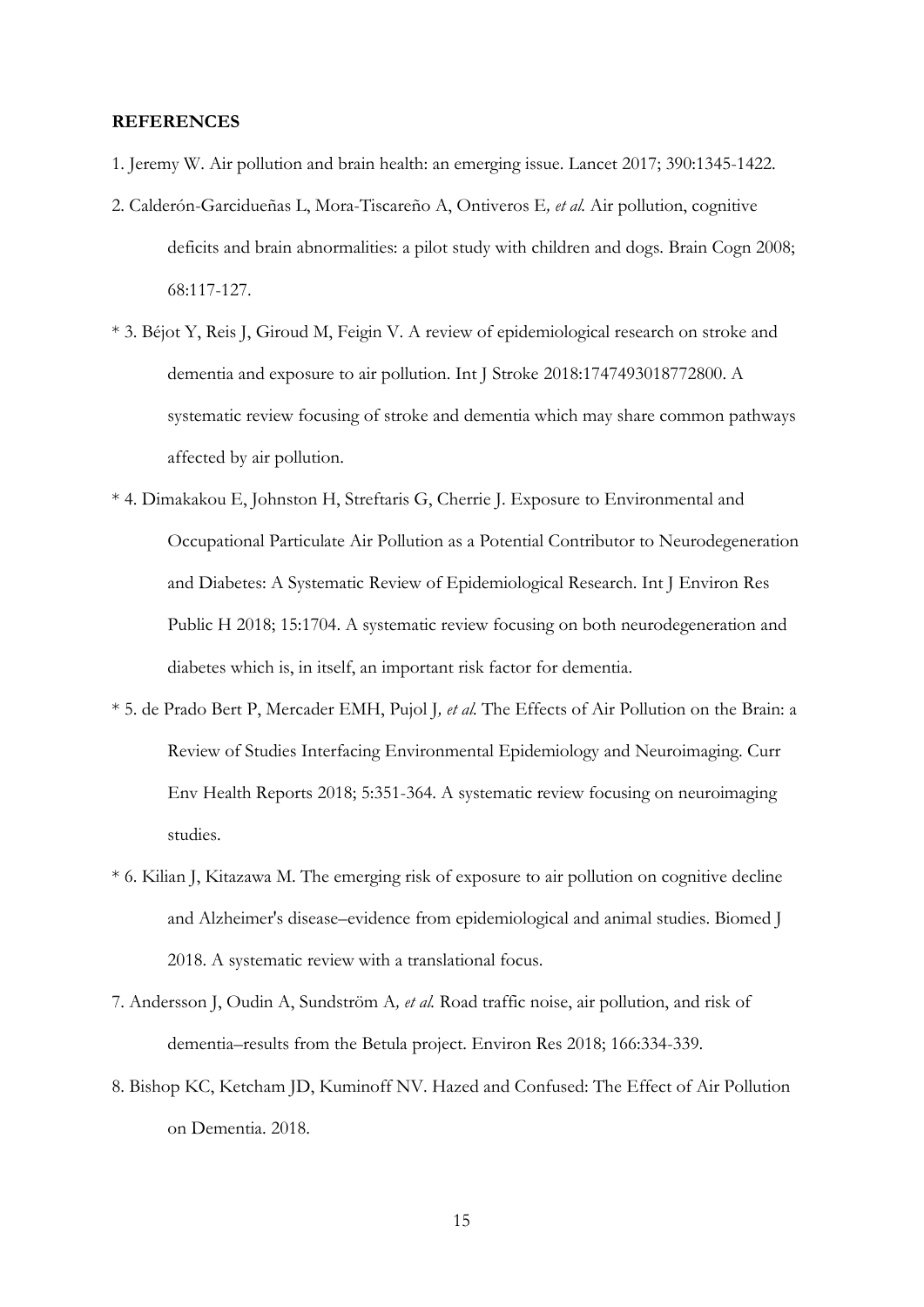- 9. Carey IM, Anderson HR, Atkinson RW*, et al.* Are noise and air pollution related to the incidence of dementia? A cohort study in London, England. BMJ Open 2018; 8:e022404.
- 10. Cullen B, Newby D, Lee D*, et al.* Cross-sectional and longitudinal analyses of outdoor air pollution exposure and cognitive function in UK Biobank. Sci Reports 2018; 8:12089.
- 11. Hüls A, Vierkötter A, Sugiri D*, et al.* The role of air pollution and lung function in cognitive impairment. Eur Respir J 2018; 51:1701963.
- 12. Oudin A, Segersson D, Adolfsson R, Forsberg B. Association between air pollution from residential wood burning and dementia incidence in a longitudinal study in Northern Sweden. PloS One 2018; 13:e0198283.
- 13. Power MC, Lamichhane AP, Liao D*, et al.* The Association of Long-Term Exposure to Particulate Matter Air Pollution with Brain MRI Findings: The ARIC Study. Environ Health Perspect 2018; 126:027009.
- 14. Wurth R, Kioumourtzoglou M-A, Tucker KL*, et al.* Fine particle sources and cognitive function in an older Puerto Rican cohort in Greater Boston. Environ Epidemiol 2018; 2:e022.
- 15. Zhang X, Chen X, Zhang X. The impact of exposure to air pollution on cognitive performance. Proc Natl Acad Sci U S A 2018; 115:9193-9197.
- 16. Russ TC, Cherrie MPC, Dibben C*, et al.* Life course air pollution exposure and cognitive decline in Scotland: modelled historical air pollution data and the Lothian Birth Cohort 1936. Alzheimer's & Dementia 2018; 14:P1381.
- 17. Peters R, Peters J, Booth A, Mudway I. Is air pollution associated with increased risk of cognitive decline? A systematic review. Age and ageing 2015; 44:755-760.
- 18. Clifford A, Lang L, Chen R*, et al.* Exposure to air pollution and cognitive functioning across the life course–a systematic literature review. Environmental research 2016; 147:383-398.
- 19. Killin LO, Starr JM, Shiue IJ, Russ TC. Environmental risk factors for dementia: a systematic review. BMC geriatrics 2016; 16:175.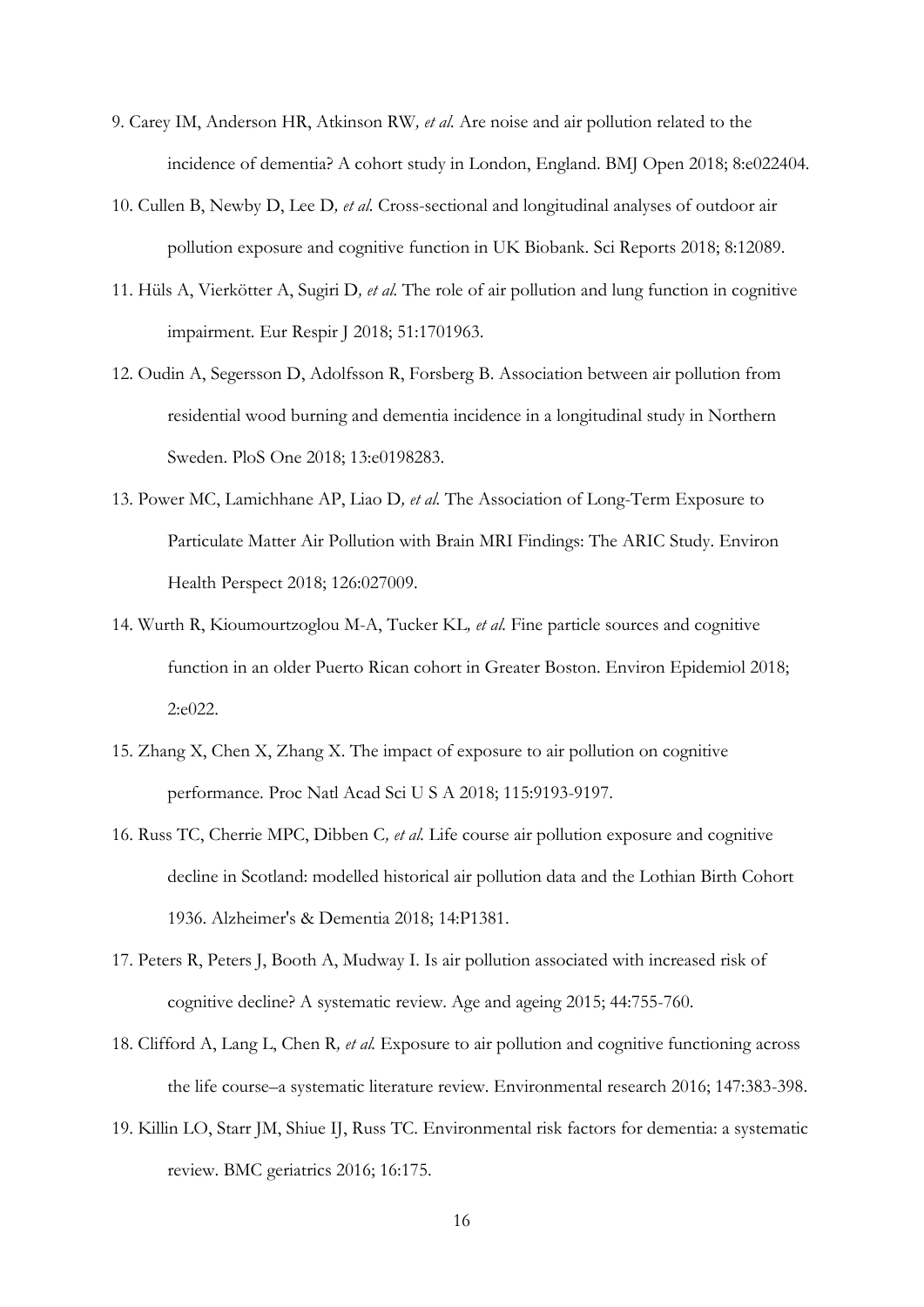- 20. Power MC, Adar SD, Yanosky JD, Weuve J. Exposure to air pollution as a potential contributor to cognitive function, cognitive decline, brain imaging, and dementia: a systematic review of epidemiologic research. Neurotoxicology 2016; 56:235-253.
- 21. Xu X, Ha SU, Basnet R. A review of epidemiological research on adverse neurological effects of exposure to ambient air pollution. Frontiers in public health 2016; 4:157.
- 22. Babadjouni RM, Hodis DM, Radwanski R*, et al.* Clinical effects of air pollution on the central nervous system; a review. Journal of Clinical Neuroscience 2017; 43:16-24.
- 23. Wilson SJ, Miller MR, Newby DE. Effects of Diesel Exhaust on Cardiovascular Function and Oxidative Stress. Antioxid Redox Signal 2018; 28:819-836.
- 24. Maher BA, Ahmed IA, Karloukovski V*, et al.* Magnetite pollution nanoparticles in the human brain. Proc Natl Acad Sci U S A 2016; 113:10797-10801.
- \*\* 25. Livingston G, Sommerlad A, Orgeta V*, et al.* Dementia prevention, intervention, and care. Lancet 2017; 390:2673-2734. An important and comprehensive summary of widelyaccepted risk factors for dementia.
- 26. Whalley LJ, Dick FD, McNeill G. A life-course approach to the aetiology of late-onset dementias. Lancet Neurol 2006; 5:87-96.
- 27. Sperling RA, Aisen PS, Beckett LA*, et al.* Toward defining the preclinical stages of Alzheimer's disease: recommendations from the National Institute on Aging-Alzheimer's Association workgroups on diagnostic guidelines for Alzheimer's disease. Alzheimers Dement 2011; 7:280-292.
- 28. Sperling RA, Karlawish J, Johnson KA. Preclinical Alzheimer disease-the challenges ahead. Nat Rev Neurol 2013; 9:54-58.
- 29. Vermunt L, Veal CD, ter Meulen L*, et al.* European Prevention of Alzheimer's Dementia Registry: Recruitment and prescreening approach for a longitudinal cohort and prevention trials. Alzheimers Dement 2018; 14:837-842.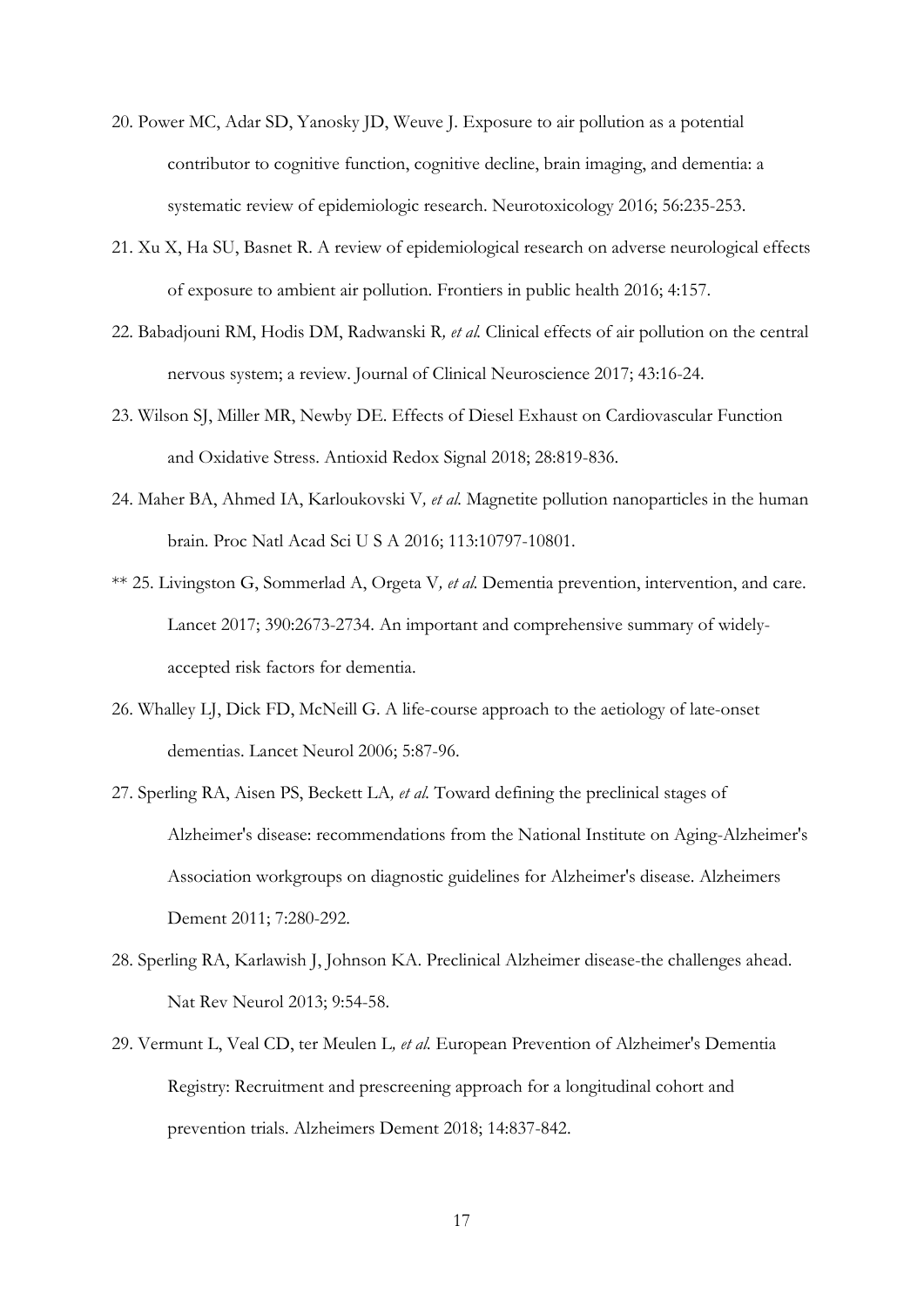- 30. Ben-Shlomo Y, Cooper R, Kuh D. The last two decades of life course epidemiology, and its relevance for research on ageing. Int J Epidemiol 2016; 45:973-988.
- 31. Canfield MA, Ramadhani TA, Langlois PH, Waller DK. Residential mobility patterns and exposure misclassification in epidemiologic studies of birth defects. J Expo Sci Environ Epidemiol 2006; 16:538-543.
- 32. Reis S, Liška T, Vieno M*, et al.* The influence of residential and workday population mobility on exposure to air pollution in the UK. Environ Int 2018; 121:803-813.
- 33. Russ TC, Batty GD, Starr JM. Cognitive and behavioural predictors of survival in Alzheimer disease: results from a sample of treated patients in a tertiary-referral memory clinic. Int J Geriatr Psychiatry 2012; 27:844-853.
- 34. Russ TC, Gatz M, Pedersen NL*, et al.* Geographical variation in dementia: examining the role of environmental factors in Sweden and Scotland. Epidemiology 2015; 26:263-270.
- 35. Russ TC, Parra MA, Lim AE*, et al.* Prediction of general hospital admission in people with dementia: cohort study. Br J Psychiatry 2015; 206:153-159.
- 36. Chen JC, Wang X, Wellenius GA*, et al.* Ambient air pollution and neurotoxicity on brain structure: Evidence from women's health initiative memory study. Ann Neurol 2015; 78:466-476.
- 37. Cacciottolo M, Wang X, Driscoll I*, et al.* Particulate air pollutants, APOE alleles and their contributions to cognitive impairment in older women and to amyloidogenesis in experimental models. Transl Psychiatry 2017; 7:e1022.
- \*\* 38. Underwood E. The polluted brain. Science 2017; 355:342-345. An excellent overview of the field, focusing on Cacciottolo et al. (2018) [Reference #37] and the work of the AirPollBrain group at the University of Southern California.